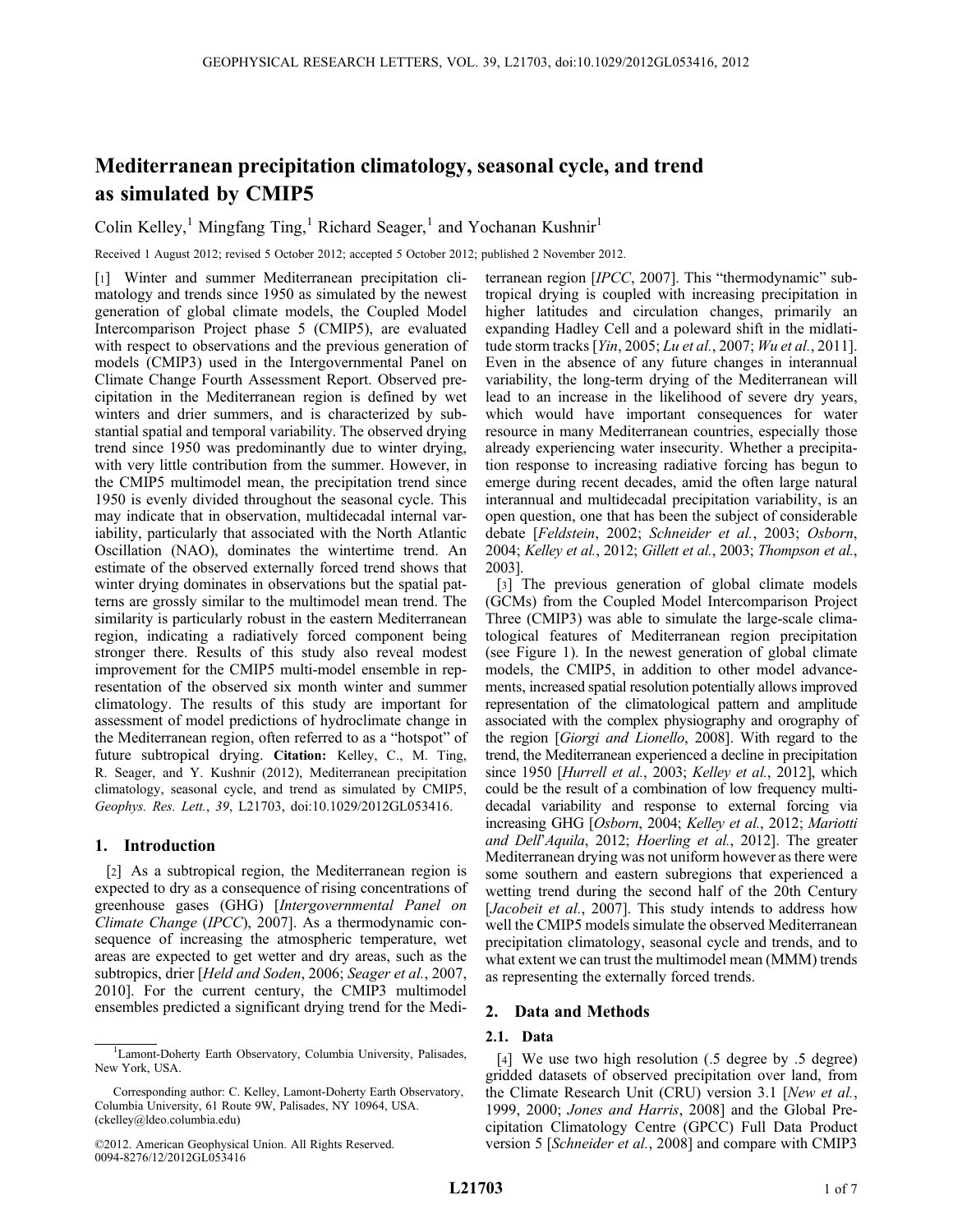

Precipitation climatology, 1950-2004

Figure 1. (a–c) Winter half (Nov-Apr) and (d–f) summer half (May-Oct) precipitation climatology, 1950–2004, from the GPCC, CMIP5 multimodel mean and CMIP3 multimodel mean. The red lines in Figure 1a outline the region used in Figure 2.

[Meehl et al., 2007] and CMIP5 [Taylor et al., 2012] global climate models.

[5] We use all available models from the CMIP3 and CMIP5 to create the MMM. In doing so we avoid any subjective bias associated with model selections. We use one run per model in forming the MMM to avoid bias toward any model. In the box plot, however, all model runs are included.

#### 2.2. Methods

[6] In order to make spatial intercomparisons possible, all datasets and model outputs were first linearly interpolated to a common  $.5^{\circ} \times .5^{\circ}$  horizontal grid for the greater-Mediterranean region (10W - 50E, 20–60N). Due to the sparseness of observed station data prior to 1950 we perform all of the analysis with post 1950 data, with the exception of determining the external trend (detailed below). Trends are calculated via a linear least-squares fit to the time series at each grid point. For better comparison with observations, only precipitation over land is considered in this study.

[7] As in *Kelley et al.* [2012], we employ a model-based S/N maximizing EOF analysis [Allen and Smith, 1997; Venzke et al., 1999; Chang et al., 2000; Ting et al., 2009] to obtain the externally forced precipitation signal. The S/N maximizing EOF is first applied to a CMIP5 multi-model ensemble (one run each) for 1900 to 2004 and uses the corresponding models' preindustrial experiments to represent the noise covariance. The technique uses the noise pattern to remove any intermodel differences, structural and temporal, as well as internal variability of the coupled systems that remain in the MMM, providing a maximized "signal". The gridded GPCC observed precipitation is then projected onto the S/N first principal component (PC1, or signal time series) for the entire period (1900–2004). The externally forced trend from 1950–2004 was then calculated from the reconstructed precipitation at each grid point. More details of the method can be found in the supplementary material.

#### 3. Precipitation Climatology

[8] The six month cold and warm season averaged (Nov-Apr and May-Oct, respectively), observed GPCC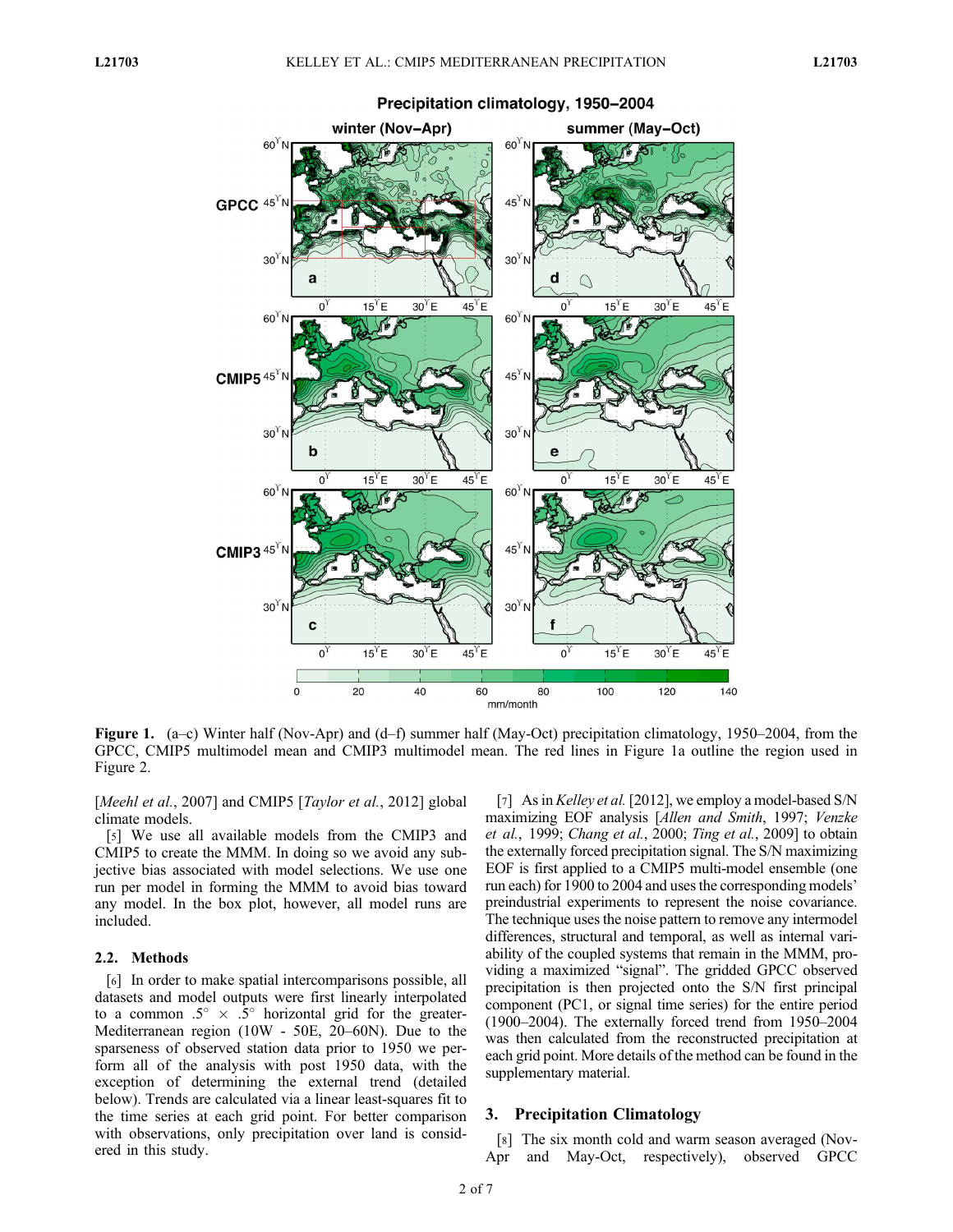climatologies from 1950 to 2004 are shown in Figures 1a and 1d. In the vicinity of the Mediterranean Sea, the majority of annual precipitation amounts fall during the six month cold season, whereas over much of the rest of Europe, a substantial contribution comes from the summer half. The corresponding precipitation climatology for CMIP5 and CMIP3 MMMs are shown in the Figures 1b, 1c, 1e, and 1f. The coastal precipitation maximum in the winter half year is captured to some extent by the models, but at a much reduced amplitude. There are some improvements from CMIP3 to CMIP5 however, possibly due in part to the slightly enhanced spatial resolution in the recent generation models. As a result, the spatial pattern correlation (Pearson correlation) between the observed and modeled fields increases slightly from CMIP3 (0.83) to CMIP5 (0.86). For the summer, the agreement is better between models and observations with spatial pattern correlations of 0.95 for CMIP5 and 0.94 for CMIP3. The better agreement between models and observations in summer is mainly due to drier conditions along the Mediterranean coasts compared to winter. As a comparison, the two gridded data sets, CRU and GPCC, are correlated at 0.94 for winter and 0.97 for summer (See Figure S1 in the auxiliary material).<sup>1</sup> The Taylor diagram [Taylor, 2001] in Figure S1 compares more closely the individual models' simulations of the precipitation climatologies in winter and summer.

[9] To quantify the model spread and the seasonal cycle of the CMIP5 model simulated climatological rainfall, we show in Figures 2a–2d the box and whiskers diagram for four selected regions, the entire Mediterranean region, the western, northern, and eastern Mediterranean (areas outlined in Figure 1a), for the four three-month seasons and the annual mean. The box edges indicate the 25% and 75% range of the model simulated climatological rainfall while the horizontal bar and red dot inside the box indicate the median and mean model rainfall, respectively, the two horizontal lines outside the box (whiskers) indicate the range of.35% and 99.65%, or  $+/-2.7$  standard deviations for a normal distribution, and the asterisks show the GPCC observed rainfall. A total of 109 model runs are used from 23 available CMIP5 models (see auxiliary material, Table S1) in Figure 2. In the four regions considered, the observed rainfall shows a clear seasonal cycle with maximum rainfall in the winter and minimum in summer, a characteristic of the Mediterranean climate. It is also clear that the transition seasons often contribute substantially to the annual rainfall total. The CMIP5 models simulate the seasonal cycle reasonably well, but the majority of the models underestimate the winter maximum and overestimate the summer minimum, thus underestimating the amplitude of the seasonal cycle. Compared to CMIP3 (not shown), the CMIP5 model climatologies are wetter in each season and annually, representing improvement relative to the observed with the notable exception of summer, in which case CMIP5 overestimates the summer rainfall more than CMIP3. The CMIP5 models show a larger spread in summer compared to other seasons, despite a higher spatial pattern correlation between MMMs and observations in summer. It is unclear why the intermodel agreement is less during summer. One possibility is that summer precipitation is due less to the large scale circulation but rather is caused

by convective processes and therefore is more sensitive to each model's physical parameterization scheme. Overall, the climatological rainfall over the Mediterranean region is well simulated by the CMIP5 models. We next examine the rainfall trends simulated in these models.

#### 4. Precipitation Trends

[10] The rainfall trends for the period from 1950 to 2004 in the CMIP5 models as compared to observations are summarized in Figures 2e–2h. For the entire Mediterranean region (top right), the mean and median of all models show a modest drying throughout the seasonal cycle with the largest drying trend in spring. But the observed trend shows a large seasonal cycle, ranging from a substantial drying in winter to a wetting trend in autumn. The winter observed rainfall trend for the 55 year period is significant (hereafter indicates a 90% confidence interval) and larger than 99.65% of the model trends, with an almost 10 mm/month reduction, or about 17% of the total winter season rainfall. For the rest of the seasonal cycle the difference between the observed trend and the model mean trend is smaller, although autumn season precipitation shows a wetting trend (not significant) outside of the middle half of the model predictions. The model underestimation of the observed winter drying comes mainly from the northern and western Mediterranean regions, where the winter observed trends were significant, and less so from the eastern Mediterranean. The largest discrepancies between the observations and models occur in the regions and seasons with strong observed trends. The difference between the models and observations in the autumn trend is dominated by the eastern Mediterranean region, where the observed trend was significant.

[11] *Kelley et al.* [2012] examined the observed winter precipitation trends for the period 1960 to 2000 and determined the contribution to the total trend from the externally forced (estimated based on CMIP3 simulations) and the natural component (residual). They conclude that the externally forced trend is distinctive in its spatial pattern compared to the pattern of internal climate variability. The discrepancies between modeled and observed winter trends in Figure 2 may indicate that the observed drying was dominated by multidecadal internal variability, such as that seen in the North Atlantic Oscillation (NAO), rather than external radiative forcing. As shown in previous studies [e.g., Kelley et al., 2012; Giorgi and Lionello, 2008], the individual models' multidecadal internal variability may have differing frequency from the 20th Century observations thus producing different internal multidecadal trend. To further examine the externally forced and the total observed trend, we show the total and externally forced (discussed more below) observed trend for 1950–2004 in Figures 3a–3d for winter and summer half years. The winter total observed trend (Figure 3a) shows a significant drying over the western and northern Mediterranean, consistent with Figure 2, coupled with significant wetting trend in northern Europe. This pattern resembles the precipitation anomalies associated with the NAO [*Hoerling et al.*, 2012], thus suggesting the natural variability as a likely cause. The summer observed trend (Figure 3b) is weaker, and has a significant wetting trend around and north of Black Sea. We follow the technique in Kelley et al. [2012] and estimate the externally forced precipitation trend due to radiative forcing using the

<sup>&</sup>lt;sup>1</sup>Auxiliary materials are available in the HTML. doi:10.1029/ 2012GL053416.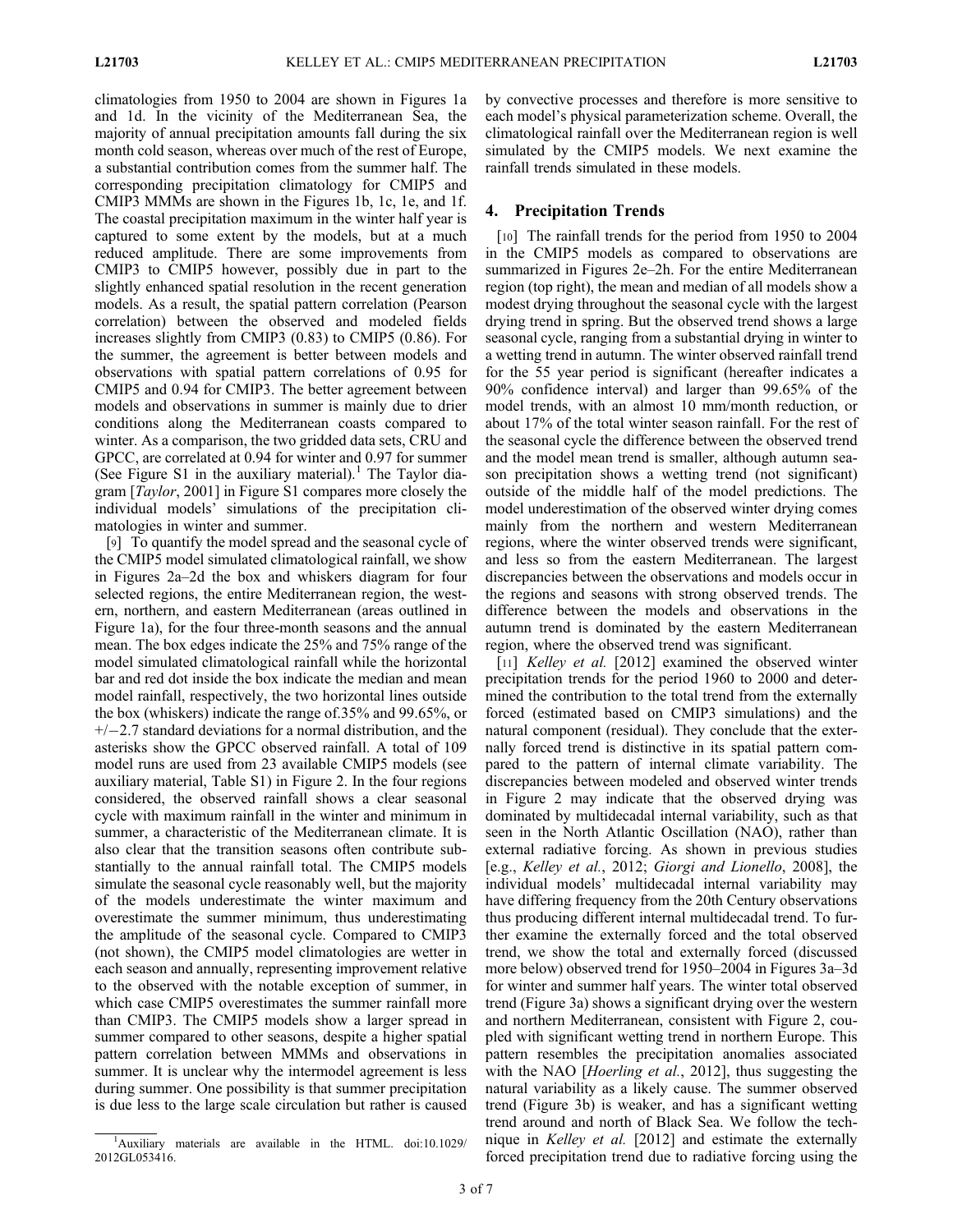

Figure 2. Precipitation (a–d) climatology and (e–h) trends for 1950 to 2004 plotted as box and whisker diagrams using 109 historical runs from 23 CMIP5 models. The 25th and 75th percentiles of the model distributions are shown by the edges of the boxes, and the whiskers as the range of .35% and 99.65% or  $+/-2.7$  standard deviations for a normal distribution. Figure legend is as shown in Figure 2a. Results are shown for the entire (Figures 2a and 2e), western (Figures 2b and 2f), northern (Figures 2c and 2g) and eastern (Figures 2d and 2h) Mediterranean region.

signal to noise maximizing EOF PC1 obtained from the CMIP5 multimodel ensemble for the period 1900 to 2004 (see auxiliary material for details). The estimated GPCC externally forced trend for the winter and summer half years, constructed based on the S/N PC1 (Figure S2, bottom left), are shown in Figures 3c and 3d. The externally forced trend in Figure 3c is much reduced compared to the total trend over the western and northern Mediterranean coasts, but slightly larger in the eastern coasts. This result is consistent with Kelley et al. [2012], which focused on a period that is

dominated by a positive NAO trend (1960–2000) and thus the total precipitation trend is more dominated by natural variability than indicated in Figures 3a and 3c. The close resemblance between the observed total and external trends in Figure 3c, however, suggest that the method of estimating the external trend may not be able to remove entirely the trend associated with the NAO-related multidecadal precipitation variability. Over the eastern Mediterranean, the strong externally forced drying there indicates a more likely external cause. The summer observed external trend, while showing a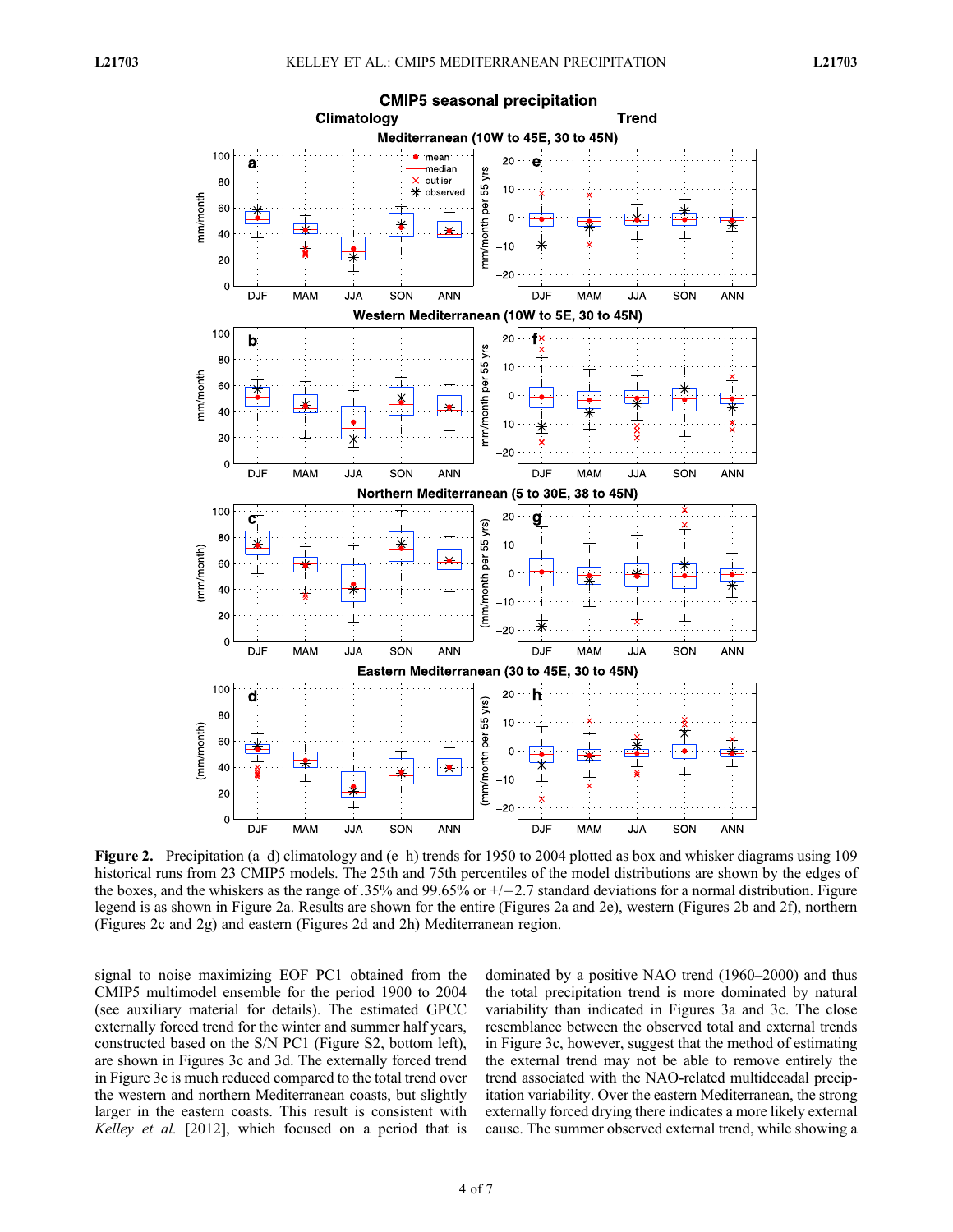

Figure 3. Winter half and summer half GPCC precipitation (a, b) total and (c, d) external trend and (e, f) CMIP5 multimodel mean (one run from each model) trend for the 55 year period from 1950 to 2004. Significance based on a 90% confidence interval is shown for the total and external trends. For the MMM, the hatching represents locations where more than 75% (17/23) of models agree on the sign of the trend.

consistent pattern of drying along most of the Mediterranean coasts, exhibits a much weaker amplitude throughout the region than its winter counterpart. The most significant observed drying in summer occurs south and east of the Black Sea, in Turkey.

[12] The CMIP5 MMM trend pattern (Figures 3e and 3f) shows a much weaker drying throughout the Mediterranean region (notice the reduced color scale) compared to the observations, consistent with Figure 2. There is a general agreement between the observed and modeled winter trends in that both have maxima on the western and eastern Mediterranean coasts. However, the maximum over the northern coasts is largely missing from the MMMs. For the summer half year, while the amplitude of the MMM trend is smaller than observed, the difference in amplitude between MMM trend and observed trend is not nearly as large as in winter. There is some correspondence between model and observations in summer drying over Turkey with the exception of eastern Turkey which experienced an observed wetting trend. Over Spain, the MMM has a stronger drying trend in summer compared to observations whereas Portugal shows observed wetting.

[13] It is interesting that the best agreement between CMIP5 MMM trends and the observed trends in both half years is in the eastern Mediterranean region (Figure 3). This is also true in Figure 2, where the eastern Mediterranean

observed trend is closer to the model mean than any of the other regions. This indicates that the eastern Mediterranean may have the most significant externally forced drying trend. The greenhouse forcing of the eastern Mediterranean drying is also implicated in *Hoerling et al.* [2012], where they show that a global uniform warming, and a differential warming, either meridional (tropics versus midlatitudes) or zonal (Indian Ocean versus Pacific), of sea surface temperature (SST) can lead to strong eastern Mediterranean drying. Hoerling et al. [2012] suggest that the regional drying is accomplished primarily through a teleconnection linking global SST warming to increases in subtropical atmospheric high pressure, which in turn reduces cyclogenesis in the eastern Mediterranean basin. Trigo et al. [2010] also explain the recent drought in the Fertile Crescent, the most intense since the 1940s, with dominant high pressure that inhibited synoptic activity over the eastern Mediterranean Sea and favored dry air advection to the region from the northeast. The atmospheric response to the *Hoerling et al.* [2012] Indian Ocean differential warming experiment has a zonally symmetric expression resembling an expanding Hadley Cell and poleward migration of the storm tracks. Because the eastern Mediterranean is also a region of great water stress, for example in Turkey, Syria and Iraq, and because the future drying due to greenhouse warming will inevitably further deteriorate water availability, it is of vital importance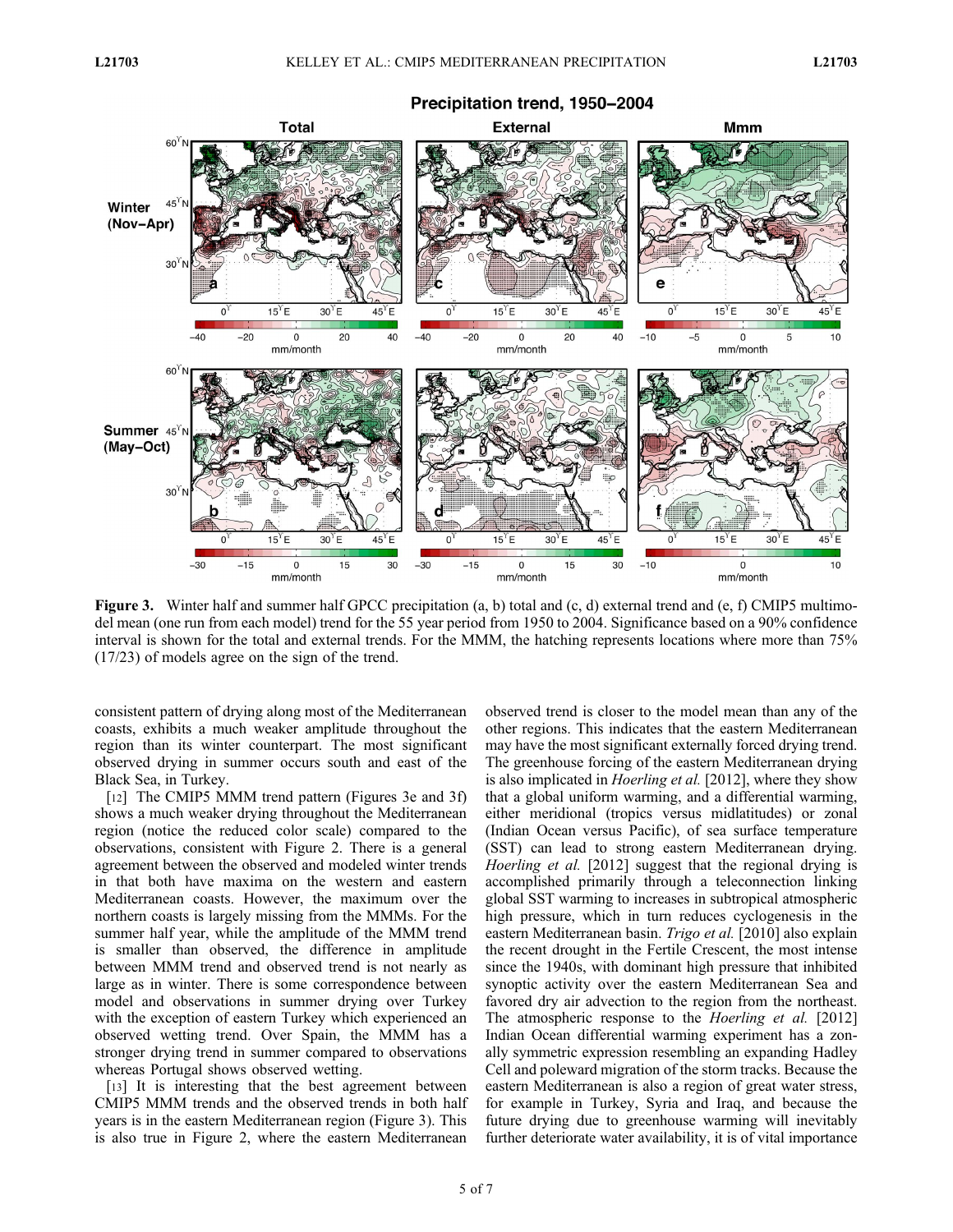to understand the mechanisms which govern the precipitation change there.

#### 5. Summary

[14] Using the newest global climate models from the new CMIP5 collection, we show that the Mediterranean precipitation climatology is generally well simulated in both spatial pattern and seasonal cycle. All models simulate the winter maximum and summer minimum in precipitation but the model mean and median slightly underestimate the amplitude of the seasonal cycle. There is a modest improvement of the CMIP5 climatology over CMIP3, possibly because of improved horizontal resolution.

[15] In contrast, the Mediterranean precipitation trends of the last half century in the CMIP5 MMMs and the observations differ significantly, particularly in winter and over the northern Mediterranean region. The CMIP5 MMM trend indicates a modest drying throughout the seasonal cycle, with the strongest drying in the March, April and May spring season. The observed trend, on the other hand, shows a predominantly winter drying. It is not entirely clear what causes this discrepancy, although there is an indication that the strong observed winter drying may be due to multidecadal natural variability [Kelley et al., 2012]. Our estimate of the externally forced trend in observations also shows a predominant winter drying over the region. There is a reasonable agreement in the spatial patterns of the CMIP5 MMM trend and the observed trend over the eastern Mediterranean region, more so in winter than summer.

[16] The modest agreement in spatial patterns between modeled and the observed external trends leads us to further conclude that the radiatively forced portion of the precipitation trend has only begun to emerge relative to natural variability on multidecadal timescales, but that its influence is likely to grow in the future as the forcing increases. Future decreases in Mediterranean region precipitation brought on by global warming, even in the absence of any changes to the internal variability, will have important consequences, reinforcing the need for further research and better understanding of the mechanisms driving the region's hydroclimate. The CMIP5 model ensembles will likely prove a useful tool to this effect.

[17] **Acknowledgments.** The authors would like to thank the reviewers for their detailed and constructive comments, the Global Decadal Hydroclimate group at Lamont and Columbia for their input, and NOAA and NSF for support. This work is supported under the following grants: NA08OAR5320912, NSF RAPID project AGS-1128172, NOAA NA10OAR4310137, NSF AGS 08-04107 and NOAA NA08OAR4320912.

[18] The Editor thanks the two anonymous reviewers for their assistance in evaluating this paper.

# References

- Allen, M. R., and L. A. Smith (1997), Optimal filtering in singular spectrum analysis, Phys. Lett. A, 234(6), 419–428, doi:10.1016/S0375-9601(97) 00559-8.
- Chang, P., R. Saravanan, L. Ji, and G. C. Hegerl (2000), The effect of local sea surface temperatures on atmospheric circulation over the tropical Atlantic sector, J. Clim., 13(13), 2195–2216, doi:10.1175/1520-0442 (2000)013<2195:TEOLSS>2.0.CO;2.
- Feldstein, S. B. (2002), The recent trend and variance increase of the annular mode, J. Clim., 15(1), 88–94, doi:10.1175/1520-0442(2002)015<0088: TRTAVI>2.0.CO;2.
- Gillett, N., H. Graf, and T. Osborn (2003), Climate change and the North Atlantic Oscillation, in The North Atlantic Oscillation: Climatic

Significance and Environmental Impact, Geophys. Monogr. Ser., vol. 134, edited by J. W. Hurrell et al., pp. 193–210, AGU, Washington, D. C.

- Giorgi, F., and P. Lionello (2008), Climate change projections for the Mediterranean region, Global Planet. Change, 63, 90–104, doi:10.1016/ j.gloplacha.2007.09.005.
- Held, I. M., and B. J. Soden (2006), Robust responses of the hydrological cycle to global warming, J. Clim., 19(21), 5686–5699, doi:10.1175/ JCLI3990.1.
- Hoerling, M. P., J. Eischeid, J. Perlwitz, X. Quan, T. Zhang, and P. Pegion (2012), On the increased frequency of Mediterranean drought, J. Clim., 25, 2146–2161, doi:10.1175/JCLI-D-11-00296.1.
- Hurrell, J. W., Y. Kushnir, G. Ottersen, and M. Visbeck (2003), An overview of the North Atlantic Oscillation, in The North Atlantic Oscillation: Climatic Significance and Environmental Impact, Geophys. Monogr. Ser., vol. 134, edited by J. W. Hurrell et al., pp. 1–35, AGU, Washington, D. C., doi:10.1029/134GM01.
- Intergovernmental Panel on Climate Change (IPCC) (2007), Climate Change 2007: The Physical Science Basis. Contribution of Working Group I to the Fourth Assessment Report of the Intergovernmental Panel on Climate Change, edited by S. Solomon et al., 996 pp., Cambridge Univ. Press, Cambridge, U. K.
- Jacobeit, J., A. Dunkeloh, and E. Hertig (2007), Mediterranean rainfall changes and their causes, in Global Change: Enough Water for All?, edited by J. Lozan et al., pp. 195–199, Wiss. Auswertungen, Hamburg, Germany.
- Jones, P., and I. Harris (2008), CRU Time Series (TS) High Resolution Gridded Datasets, http://badc.nerc.ac.uk/view/badc.nerc.ac.uk\_\_ATOM\_\_ dataent\_1256223773328276, Clim. Res. Unit, Univ. of East Anglia, Norwich, U. K.
- Kelley, C., M. Ting, R. Seager, and Y. Kushnir (2012), The relative contributions of radiative forcing and internal climate variability to the late 20th century winter drying of the Mediterranean region, Clim. Dyn., 38(9–10), 2001–2015, doi:10.1007/s00382-011-1221-z.
- Lu, J., G. A. Vecchi, and T. A. Reichler (2007), Expansion of the Hadley cell under global warming, Geophys. Res. Lett., 34, L06805, doi:10.1029/ 2006GL028443.
- Mariotti, A., and A. Dell'Aquila (2012), Decadal climate variability in the Mediterranean region: Roles of large-scale forcings and regional processes, Clim. Dyn., 38(5–6), 1129–1145, doi:10.1007/s00382-011- 1056-7.
- Meehl, G. A., C. Covey, T. Delworth, M. Latif, B. McAvaney, J. F. B. Mitchell, R. J. Stouffer, and K. E. Taylor (2007), The WCRP CMIP3 multimodel dataset: A new era in climate change research, Bull. Am. Meteorol. Soc., 88(9), 1383–1394, doi:10.1175/BAMS-88-9-1383.
- New, M., M. Hulme, and P. D. Jones (1999), Representing twentieth century space–time climate variability. Part 1: Development of a 1961–90 mean monthly terrestrial climatology, J. Clim., 12, 829-856, doi:10.1175/ 1520-0442(1999)012<0829:RTCSTC>2.0.CO;2.
- New, M., M. Hulme, and P. D. Jones (2000), Representing twentieth century space-time climate variability. Part 2: development of 1901–96 monthly grids of terrestrial surface climate, J. Clim., 13, 2217-2238, doi:10.1175/1520-0442(2000)013<2217:RTCSTC>2.0.CO;2.
- Osborn, T. J. (2004), Simulating the winter North Atlantic Oscillation: The roles of internal variability and greenhouse gas forcing, Clim. Dyn., 22(6-7), 605-623, doi:10.1007/s00382-004-0405-1.
- Schneider, E. K., L. Bengtsson, and Z. Z. Hu (2003), Forcing of Northern Hemisphere climate trends, J. Atmos. Sci., 60(12), 1504–1521, doi:10.1175/ 1520-0469(2003)060<1504:FONHCT>2.0.CO;2.
- Schneider, U., T. Fuchs, A. Meyer-Christoffer, and B. Rudolf (2008), Global precipitation analysis products of the GPCC, Global Precip. Climatol. Cen., Deutsch. Wetterdienst, Offenbach, Germany.
- Seager, R., et al. (2007), Model projections of an imminent transition to a more arid climate in southwestern North America, Am. Sci., 316(5828), 1181–1184.
- Seager, R., N. Naik, and G. A. Vecchi (2010), Thermodynamic and dynamic mechanisms for large-scale changes in the hydrological cycle in response to global warming, *J. Clim.*,  $23(17)$ ,  $4651-4668$ , doi:10.1175/ 2010JCLI3655.1.
- Taylor, K. E. (2001), Summarizing multiple aspects of model performance in a single diagram, J. Geophys. Res., 106(D7), 7183–7192, doi:10.1029/ 2000JD900719.
- Taylor, K. E., R. J. Stouffer, and G. A. Meehl (2012), An overview of CMIP5 and the experiment design, Bull. Am. Meteorol. Soc., 93(4), 485–498, doi:10.1175/BAMS-D-11-00094.1.
- Thompson, D. W. J., S. Lee, and M. P. Baldwin (2003), Atmospheric processes governing the Northern Hemisphere annular mode/North Atlantic Oscillation, in The North Atlantic Oscillation: Climatic Significance and Environmental Impact, Geophys. Monogr. Ser., vol. 134, edited by J. W. Hurrell et al., pp. 81–112, AGU, Washington, D. C., doi:10.1029/ 134GM05.